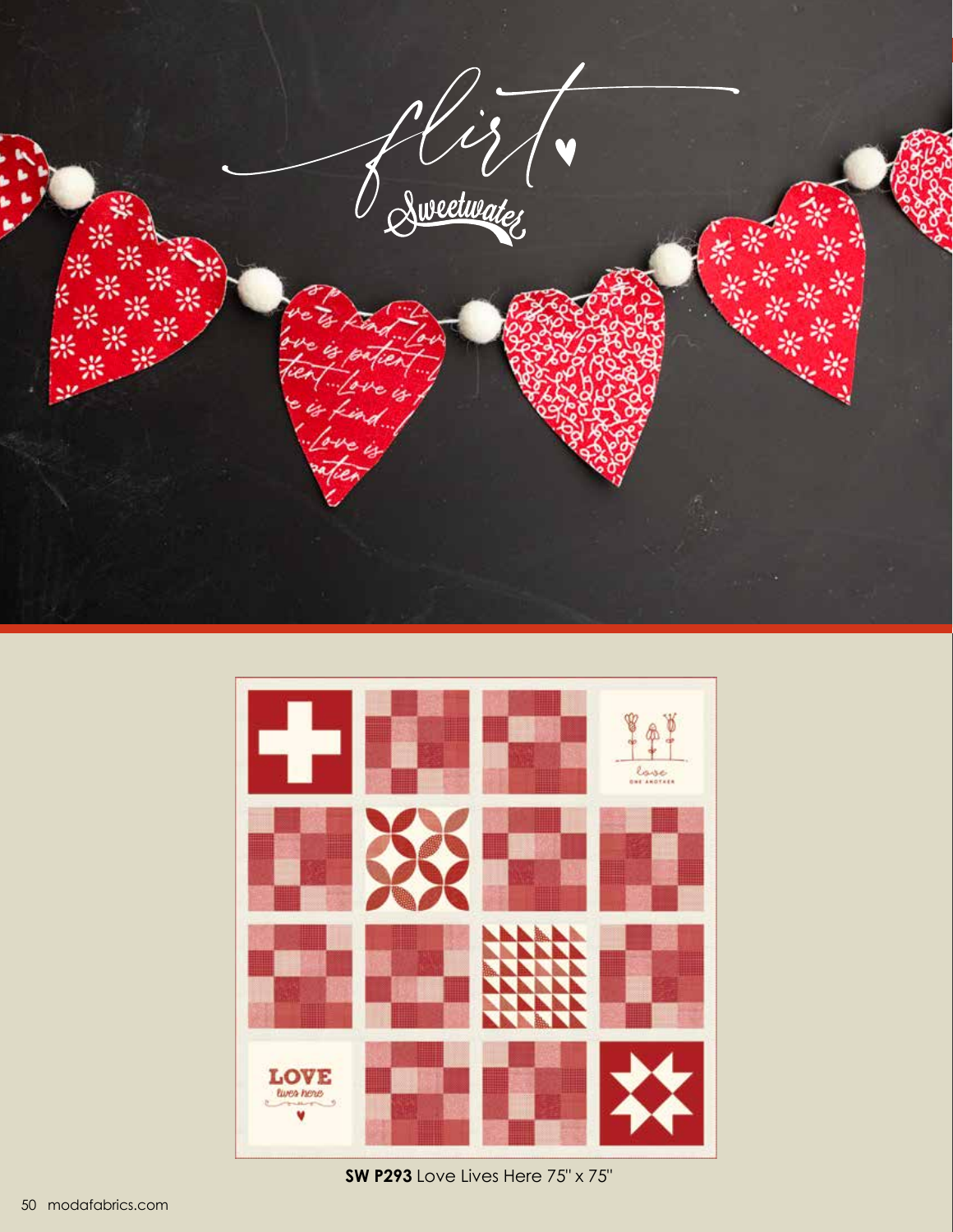Valentine's Day is perfectly timed for February. Christmas is over, and Spring is still weeks away, maybe even months away. February needs a highlight, and Valentine's Day is definitely the star of the show.

We designed "Flirt" to celebrate everything "love" in the heart of winter. Of course, this collection centers around our favorite shade of red. We don't think there is anything more beautiful than a red and white quilt - any time of the year. The simple, sweet prints in Flirt make those red and white quilts even more irresistible.

## **DECEMBER DELIVERY**

moda FABRICS + SUPPLIES"





**[Click Here To Shop](https://my.modafabrics.com/shop/s/Sweetwater/Flirt/) This Collection!**

**SW P292** Cross My Heart 58" x 69"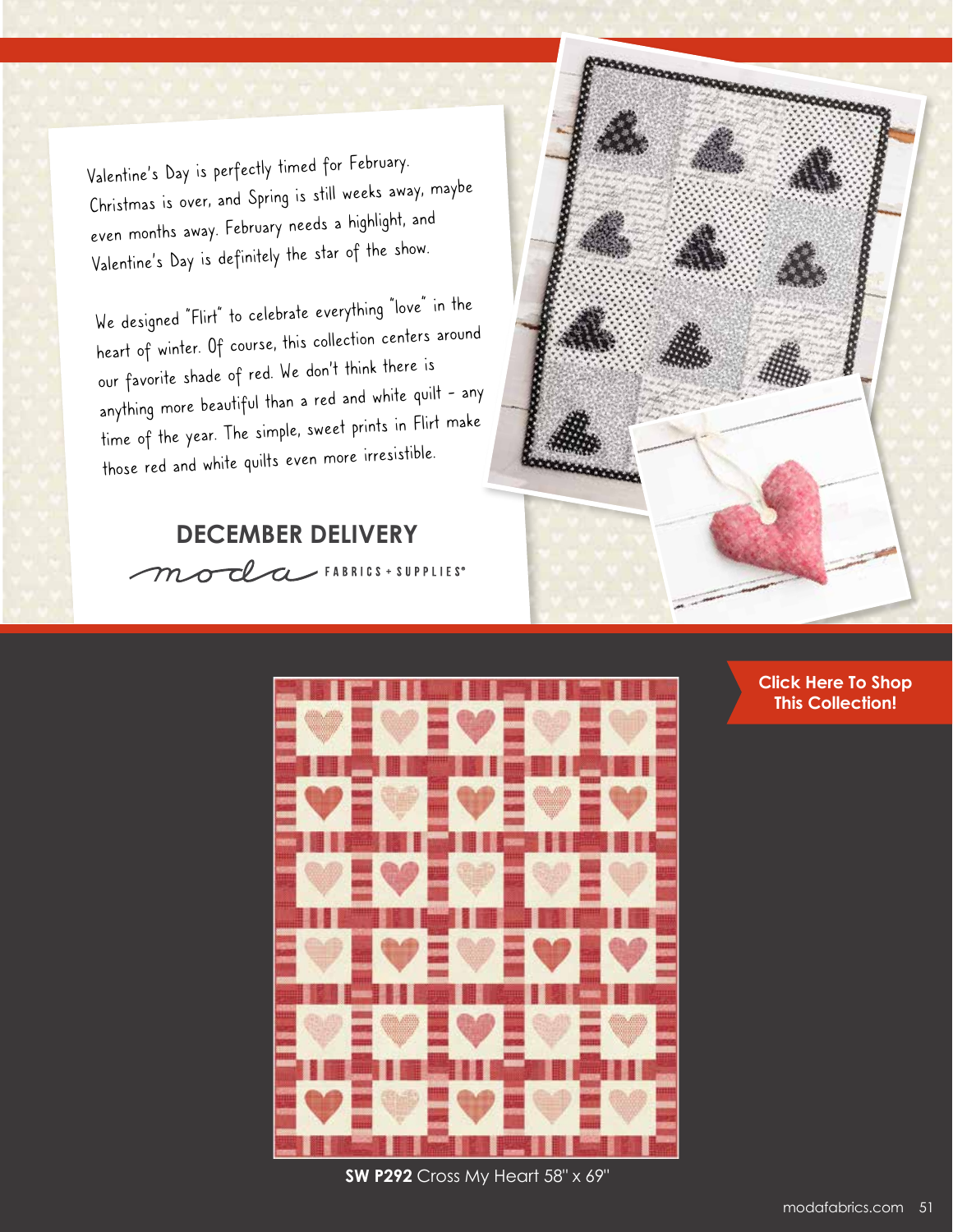





52 modafabrics.com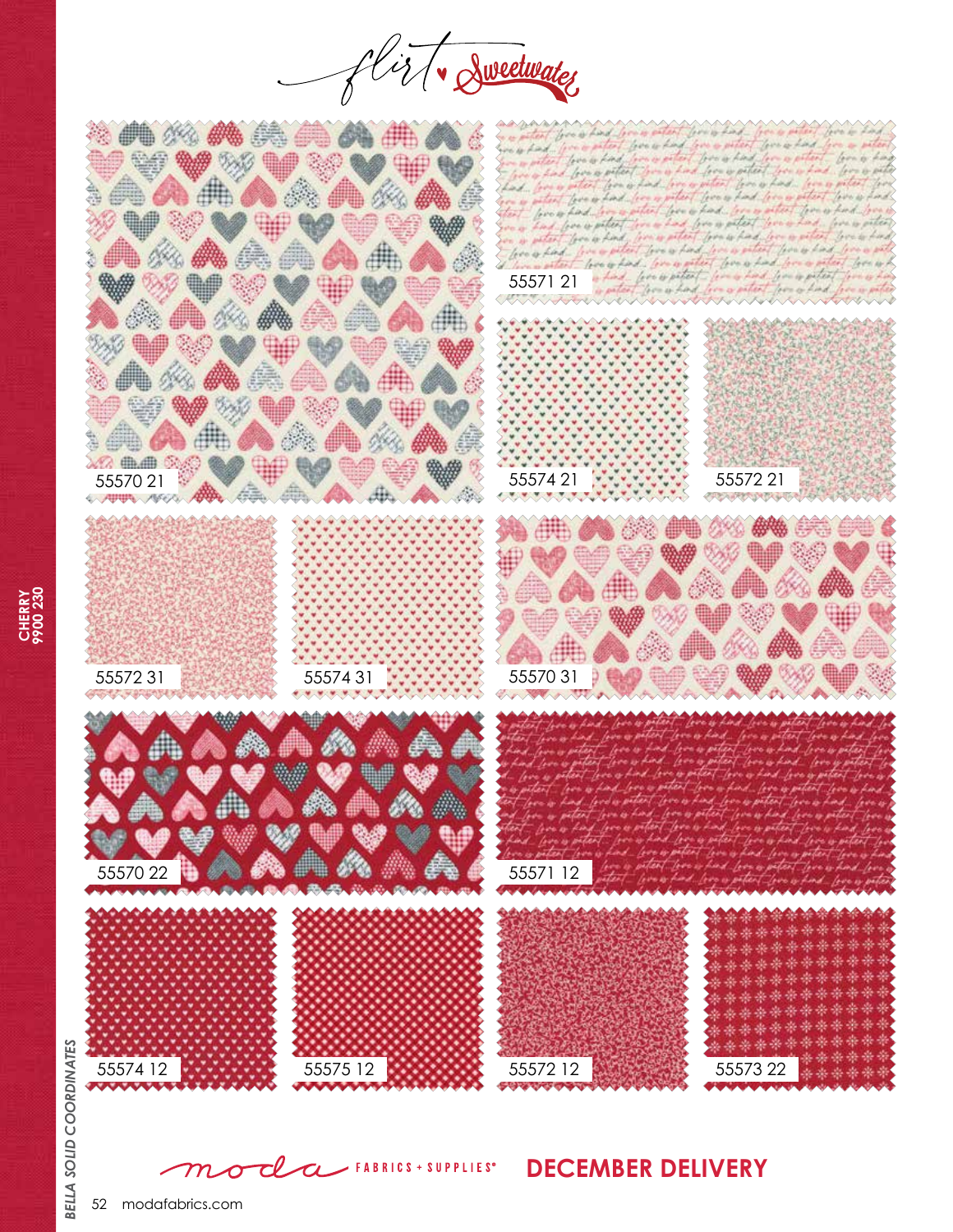is Tv Sweetwater



JR's, LC's, MC's & PP's include 26 skus plus two each of 55570, 55571, 55574-12-13 & 55575.

## modafabrics.com 53

**EGGSHELL 9900 281**

> **CHARCOAL 9900 284**

BELLA

**CHARCOAL**<br>9900 284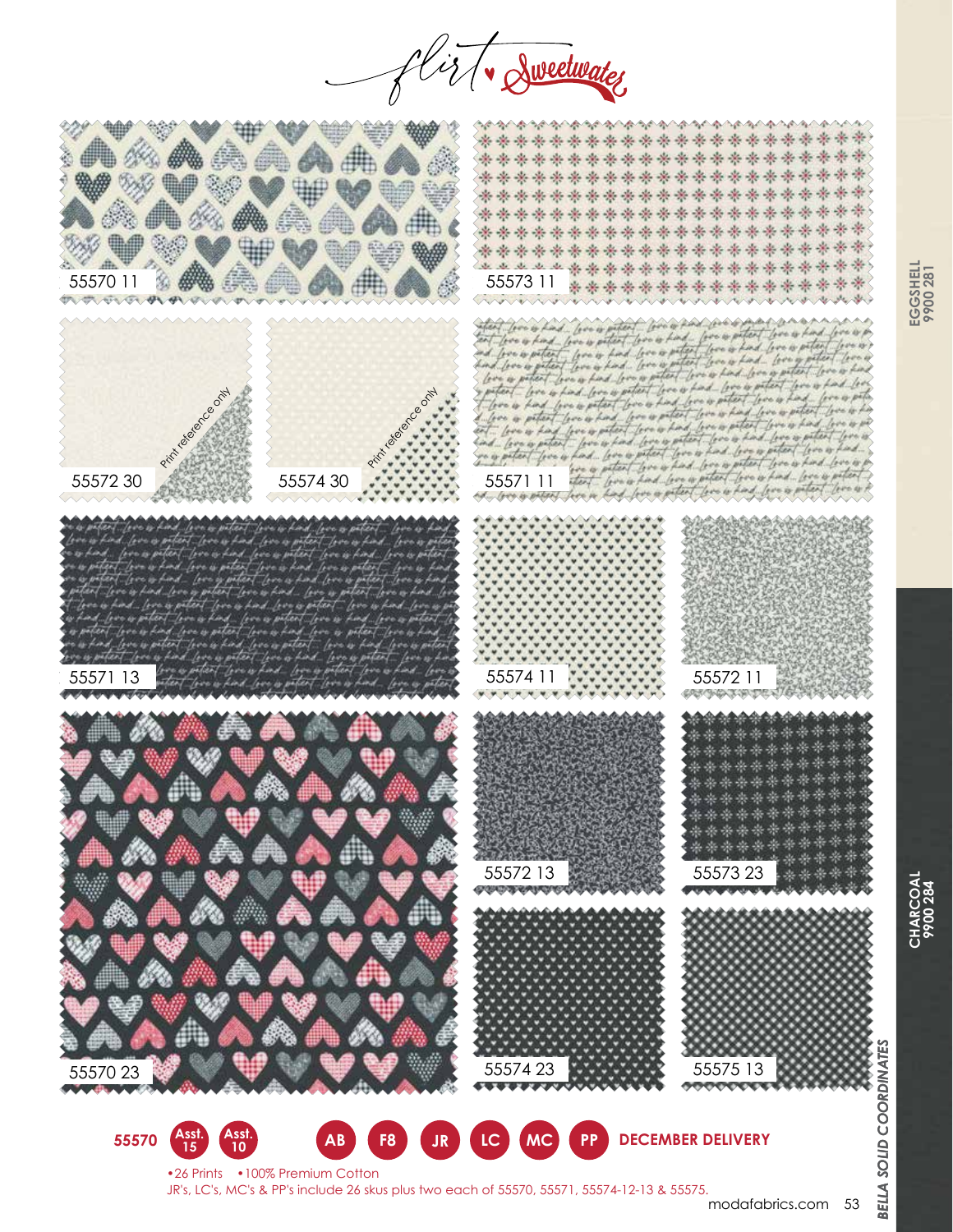